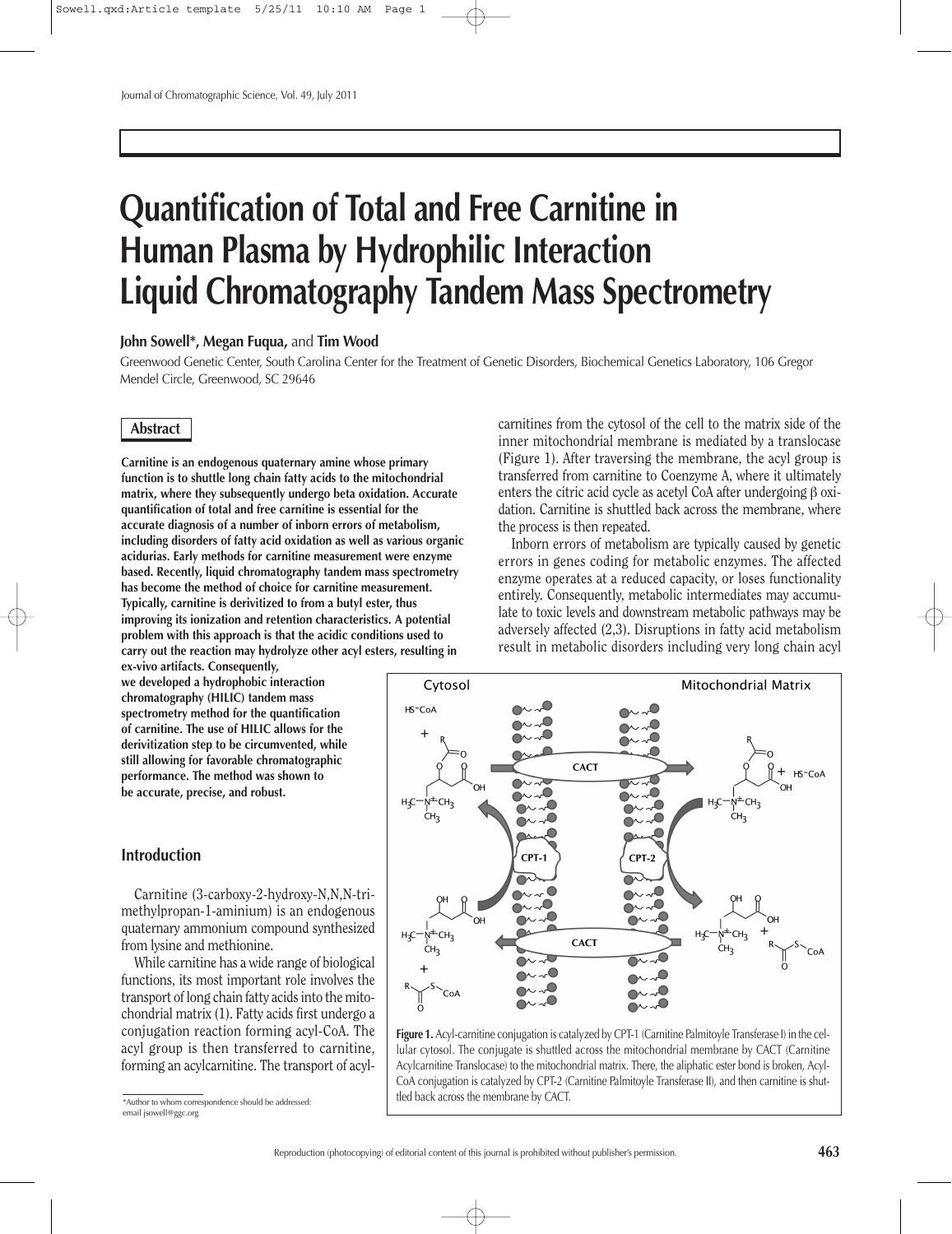coenzyme A dehydrogenase (VLCAD) deficiency, long chain acylcoenzyme A dehydrogenase (LCAD) deficiency, medium chain acyl-coenzyme A dehydrogenase (MCAD) deficiency, etc (4–8). These acyl coenzyme A dehydrogenase deficiencies result in accumulation of the corresponding acylcarnitine and may be diagnosed by measuring plasma acylcarnitine levels. However, acylcarnitine concentrations are dependent on the availability of carnitine. Consequently, measurement of carnitine is essential for the diagnosis of several inborn metabolism errors, including disorders of fatty acid oxidation and various organic acidurias. Low carnitine levels can mask diagnostic elevations in plasma acylcarnitines. Therefore, interpretation of plasma acylcarnitines without evaluating the total carnitine pool can lead to misdiagnosis. Because many of the adverse effects of the described disorders may be mitigated through dietary intervention and supplementation, early diagnosis is critical. Thus accurate and robust methods for carnitine quantification are critical.

Given the need to quantify total and free carnitine, various analytical methods have evolved for carnitine measurement. Traditionally, enzymatic assays using radioactive labels were used for this purpose (9,10). Typically, carnitine is enzymatically converted to radio-labeled acyl carnitine, which can then be quantified and correlated to the concentration of carnitine. Total and free carnitine is differentiated by utilizing a base hydrolysis step. While effective, the enzymatic assays are labor intensive and therefore not conducive to high throughput formats. As a result, liquid chromatography tandem mass spectrometry (LC–MS–MS) methods for the quantification of total and free carnitine have been developed (2–8,11–15). The implementation of tandem mass spectrometry based assays for the quantification of carnitine has resulted in significantly increased throughput, specificity, and sensitivity. Consequently, LC–MS–MS is typically the method of choice for carnitine measurement.

We have developed a tandem MS assay for the quantification of total and free carnitine that utilizes hydrophilic interaction liquid chromatography (HILIC) and requires no derivitization of carnitine. HILIC, originally coined by Alpert is unlike reversedphase chromatography in that polar analytes are strongly retained (16). The stationary phase in HILIC is usually bare silica, though other stationary phases such as mixed diol packings may be used (17–19). HILIC separations are typically mixed mode, in that a combination of hydrophilic interaction, ion exchange, and to a lesser extent, reverse-phase retention, combine to provide for superior retention and selectivity for polar analytes. Consequently, HILIC is ideal for separation and retention of small polar molecules. When coupled with tandem MS for detection, overall assay sensitivity is greatly increased due to improved desolvation in the ionization process. Sensitivity is also improved, when compared to reverse-phase chromatography, because polar molecules exhibit improved retention and, therefore, are less likely to succumb to ion suppression regions, which are usually more prevalent in chromatographic regions that show poor retention. These characteristics make HILIC useful for the quantification of small, polar analytes.

Typically, LC–MS–MS analysis of carnitine has utilized an acid-catalyzed reaction with butanol to form butyl esters. This process is not only time consuming, but the acidic reaction conditions promote the hydrolysis of acylcarnitines, and can result in an overestimation of the carnitine concentration. The carnitine assay described here requires no pre- or post-analytical derivitization. Furthermore, the assay is sensitive, robust, and amenable to high throughput formats as total sample prep time is less than 5 min.

# **Materials and Methods**

# **Materials**

Carnitine, ammonium acetate, formic acid, sodium hydroxide, hydrochloric acid, bovine serum albumin sodium chloride, potassium chloride, dibasic sodium phosphate, and monobasic sodium phosphate were purchased from Sigma (St. Louis, MO). D3-carnitine was purchased from Cambridge Isotopes (Andover, MA). Acetonitrile was purchased from Fisher Scientific (Pittsburg, PA). Heptafluorobutyric acid was purchased from Thermo Scientific (HFBA) (Waltham, MA).

## **Reagents**

Carnitine and D3-carnitine stock solutions (1 mg/mL) were prepared in Milli-Q water. In order to verify stock solution accuracy for carnitine, duplicate stock solutions were prepared from independent weighings. The solutions were combined if their area percent difference was less than five percent (measured by LC–MS–MS). Working internal standard solution was prepared by mixing 121 µL of the internal standard stock solution and 14.879 mL of Milli-Q water. Surrogate matrix solution was prepared by dissolving sodium chloride, potassium chloride, dibasic sodium phosphate, monobasic sodium phosphate, and bovine serum albumin in Milli-Q water such that the final concentrations were 137 mM, 2.7 mM, 4.3 mM, 1.47 mM, and 40 g/L, respectively. Standard calibrator (SC) solutions for carnitine were prepared in surrogate matrix solutions from the carnitine stock solution such that the final concentrations were 200, 100, 50, 20, 10, 5, and 1 µM. Quality control (QC) samples for carnitine were prepared in surrogate matrix solution from the carnitine stock solution such that the final concentrations were 100, 20, and 5 µM.

# **Samples**

Samples were obtained from healthy volunteers or from residual, anonymized clinical samples.

## **Sample preparation**

Fifty microliters of sample, standard, QC, or blank was transferred to a 1.5 mL polypropylene tube. For clinical samples, two aliquots were prepared, one for free carnitine and one for total carnitine. To the total carnitine tube, 50 µL of 1 M KOH was added, the tube was mixed at 65°C for 15 min, then 50 µL of 1 M HCl was added. Fifty microliters of working internal standard solution was then added. Protein precipitation was accomplished through the addition of 100 µL of 0.1% formic acid in acetonitrile. Samples were then briefly vortexed and centrifuged at 13,000 RPM for 5 min. Following centrifugation, 100 µL of the supernatant was transferred to an autosampler vial. Finally, 100 µL of 0.1% formic acid in Milli-Q water was added to each vial.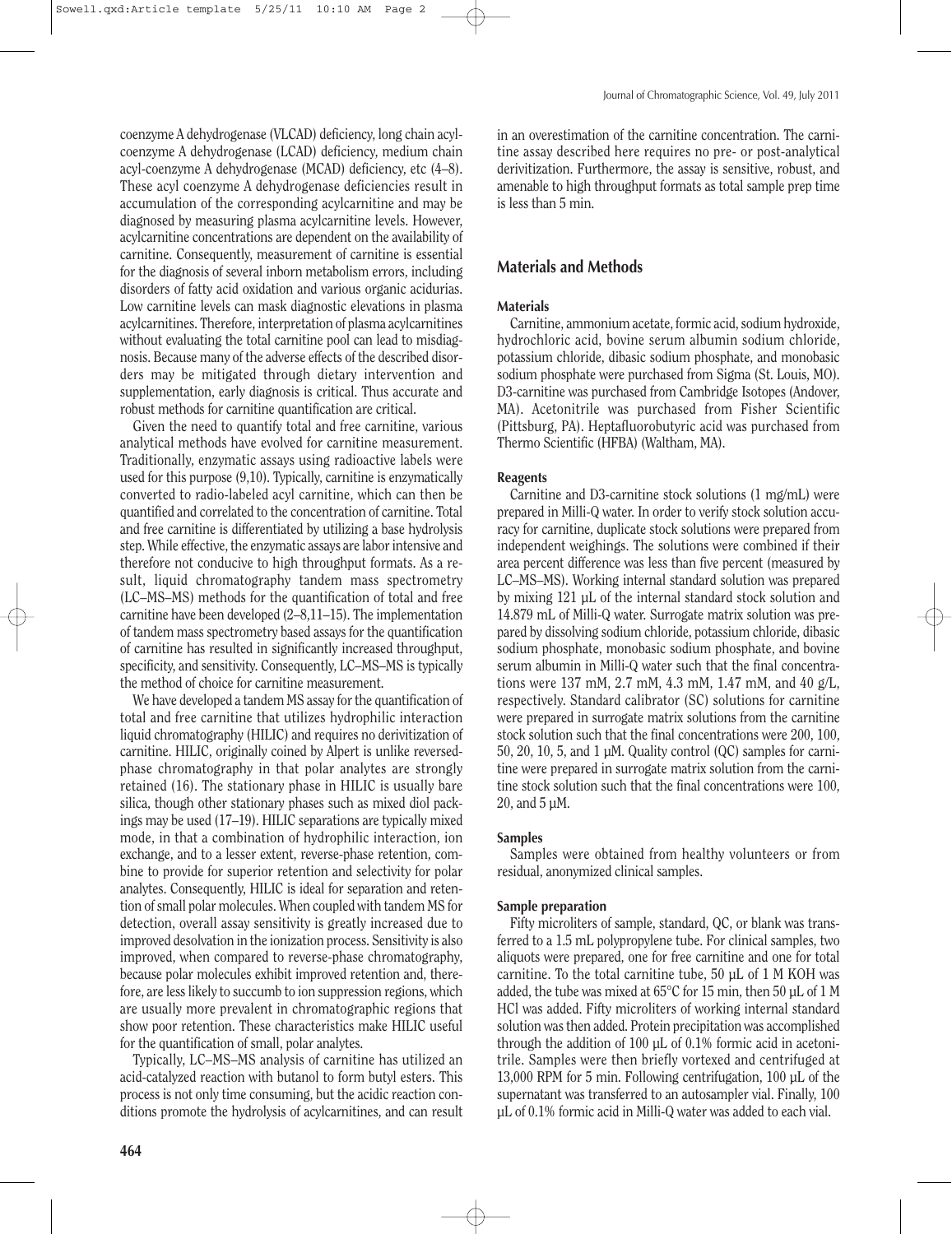## **High-performance liquid chromatography**

#### *Reverse phase*

All chromatography experiments were performed on a Waters 2795 separation module using a Waters Symmetry C8 column  $(2.1 \times 100 \text{ mm}, 3 \text{ um})$ . The injection volume was 5 uL. Mobile phase A consisted of 0.1% formic acid and 0.02% HFBA in Milli Q water. Mobile phase B consisted of 0.1% formic acid and 0.02% HFBA in acetonitrile. Analytes were separated using a gradient elution profile where mobile phase B changed from 3% to 8% over 5 min. The column was then flushed using 95% mobile phase B for 1 min, then re-equilibrated for 4 min. A flow rate of 300 µL/min was used for all separations.

## *HILIC*

All chromatography experiments were performed on a Waters 2795 separation module using a Waters Atlantis HILIC Silica column  $(2.1 \times 100 \text{ mm}, 3 \text{ µm})$ . The injection volume was  $5 \text{ µL}$ . Mobile phase A consisted of 0.1% formic acid and 20 mM ammonium acetate in Milli-Q water. Mobile phase B consisted of 0.1% formic acid and 20 mM ammonium acetate in 90% acetonitrile–10% Milli-Q water. Mobile phase B was used for the needle wash. Analytes were separated using a gradient elution profile where mobile phase B changed from 70% to 40% over 5 min. The column was held at 40% mobile phase B from 5–6 min then re-equilibrated for 4 min at 70% mobile phase B. The flow rate throughout the separation was  $300 \text{ uL/min}$ .

#### *Mass spectrometry*

All experiments were performed on a Micromass Quatro Micro triple quadrupole mass spectrometer, operated in positive ion mode (electrospray ionization). Nitrogen was used for the source gas and argon was used for the collision gas. The capillary voltage was 1 kV, and the cone voltage was 20 V. A source temperature of 150°C and desolvation temperature of 400°C were used for all analysis. For quantification, the instrument was operated in

selected reaction monitoring mode (SRM) at unit resolution. SRM transitions were (*m/z* 162  $\rightarrow$  102) for carnitine and (*m/z* 165  $\rightarrow$  102) for D3-carnitine. SRM transitions were determined and optimized by infusing dilute stock solution via a T junction and monitoring the fragments of *m/z* 162. A 100 ms dwell time was used between transitions. A 20 eV collision energy was used for collision induced dissociation.

## *Post column infusion ion suppression*

A solution of carnitine and carnitine internal standard (100 µM each in acetonitrile) was infused post column via a T junction. A matrix blank was prepared and analyzed (See experimental section for details on sample preparation). The SRM transitions for carnitine and D3-carnitine were continuously monitored to determine suppression regions.

#### *Data analysis*

Data analysis was performed using Masslynx/Quanlynx version 4.1. A quadratic fit with 1/x2 weighting was used for quantification. The best fit and weighting were determined through construction of a residuals plot using a sum of squared deviations approach. Accuracy was determined by calculating the percent deviation from fit. Precision was determined by calculating the relative standard deviation for a given QC level.

## **Results and Discussion**

## **Mass spectrometry**

Product ion scans were performed on carnitine in order to select the best transition for selected reaction monitoring. Using a syringe pump a carnitine solution was infused post column, into the mass spectrometer. Following optimization of Q1 parameters, product scans of *m/z* 165 were obtained while ramping the collision energy. Data is shown in Figure 2B. Fragments were tentatively identified as 3-carboxy-2-hydroxyprop-1-ylium (*m/z* 102.4), N,N,N-trimethyl(oxo)methanaminium (*m/z* 101.8), 3-carboxyprop-2-en-1-ylium (*m/z* 84.5), and N,N-dimethylmethanaminium (*m/z* 59.5). Further data supporting these fragment assignments were obtained by repeating the above experiment using a solution of D3-carnitine. As can be seen in Figure 2A, fragments containing the deuterated methyl group are shifted by 3 daltons, suggesting that the structural assignments in the figure are correct. The 3-carboxy-2 hydroxyprop-1-ylium ion at *m/z* 102.4 was chosen for the fragment to be used for SRM due to its favorable intensity and stability.

#### **Chromatography**

While reverse-phase chromatography is the most popular chromatographic mode, it is not well suited for analysis of highly polar compounds, due to their poor retention on the column.



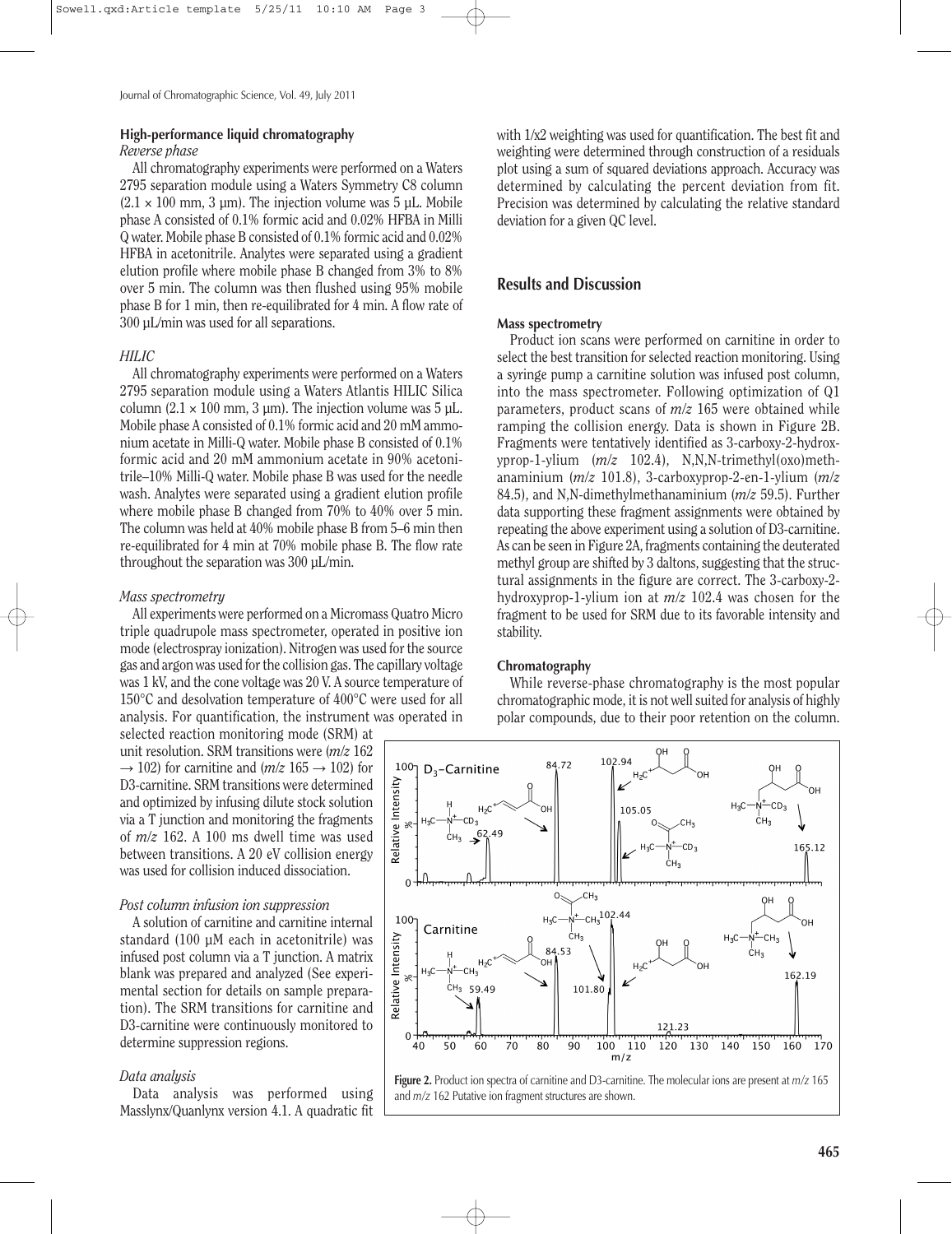Poorly retained compounds often elute in a chromatographic region that is highly susceptible to ion suppression. Consequently, signal response from these compounds is diminished and unstable. Use of ion-paring agents has been employed as a means to increase the retention of highly polar compounds with a fair degree of success. However, this is not a universal solution. While developing and optimizing the chromatographic conditions for the carnitine assay, we initially tried using a traditional reverse approach coupled with the ion pairing agent heptafluorobutyric acid. A neat solution of 10 µM carnitine and 100 µM D3-carnitine in acetonitrile was used for chromatographic method development. Further details of the chromatographic conditions may be found in the Experimental Section. Results are shown in the bottom two panels of Figure 3, which correspond to the SRM transitions for the internal standard (Figure 3C) and analyte (Figure 3D), respectively. Under these conditions, carnitine had a retention time of 2 min. Using an approximated dead volume of 220 µL, the retention factor for carnitine is 1.6, a region that is prone to ion suppression. As can be seen from the figure, carnitine was not detected under these conditions, likely due to poor chromatographic characteristics adversely affecting ionization. Consequently, we used a HILIC column in an effort to improve the retention characteristics of carnitine (Details of the chromatography conditions may be



found in the Experimental section). Results are shown in the top two panels of Figure 3. Implementation of the HILIC column resulted in a calculated retention factor of 3. Not only is this chromatographic region ideal with respect to optimizing resolution versus chromatographic time, but it is also removed from the typical suppression region. Comparing the results obtained using reverse phase and HILIC separations, the advantages of HILIC become apparent. In Figure 3D, carnitine is not detected, presumably due to significant ion suppression and poor desolvation due to the high aqueous content of the mobile phase. However, signal-to-noise increased from 1.5 to 150 for carnitine when the HILIC separation was used. This significant improvement can be attributed to improved desolvation and decreased ion suppression. Due to the superior performance observed with the HILIC method we chose to use this LC technique for the assay.

Despite the improvement in chromatographic performance and signal response that was observed when comparing HILIC and reverse phase separations, it was still necessary to determine if suppression effects were influencing the instrument response with the HILIC separation. In order to accomplish this, a solution of carnitine and carnitine internal standard (100 µM each in acetonitrile) was infused post column via a T junction. A matrix blank was then injected and analyzed (See experimental section for details on sample preparation).

The direct infusion of analyte will result in an elevated baseline of the SRM chromatogram. Any compounds present in the matrix that contribute to ion suppression, and their retention behavior, will be evident as dips in the elevated baseline. The results of the experiment are shown in Figure 4. As can be seen in the figure, a significant suppression region exists prior to the elution of carnitine. Based on these results, no further manipulation of the chromatographic parameters was done.

# **Method performance and evaluation**

Multiple carnitine analysis methods require derivitization and/or sample dry down followed by reconstitution, thereby increasing sample preparation time. We have developed a



**Figure 4.** Post column infusion suppression experiments. SRM chromatogram illustrating ion suppression regions. A dilute solution of carnitine and D3-carnitine was infused post column into the mass spectrometer. A matrix blank was prepared and analyzed as described in the experimental section. Analyte suppression regions are shown in the figure.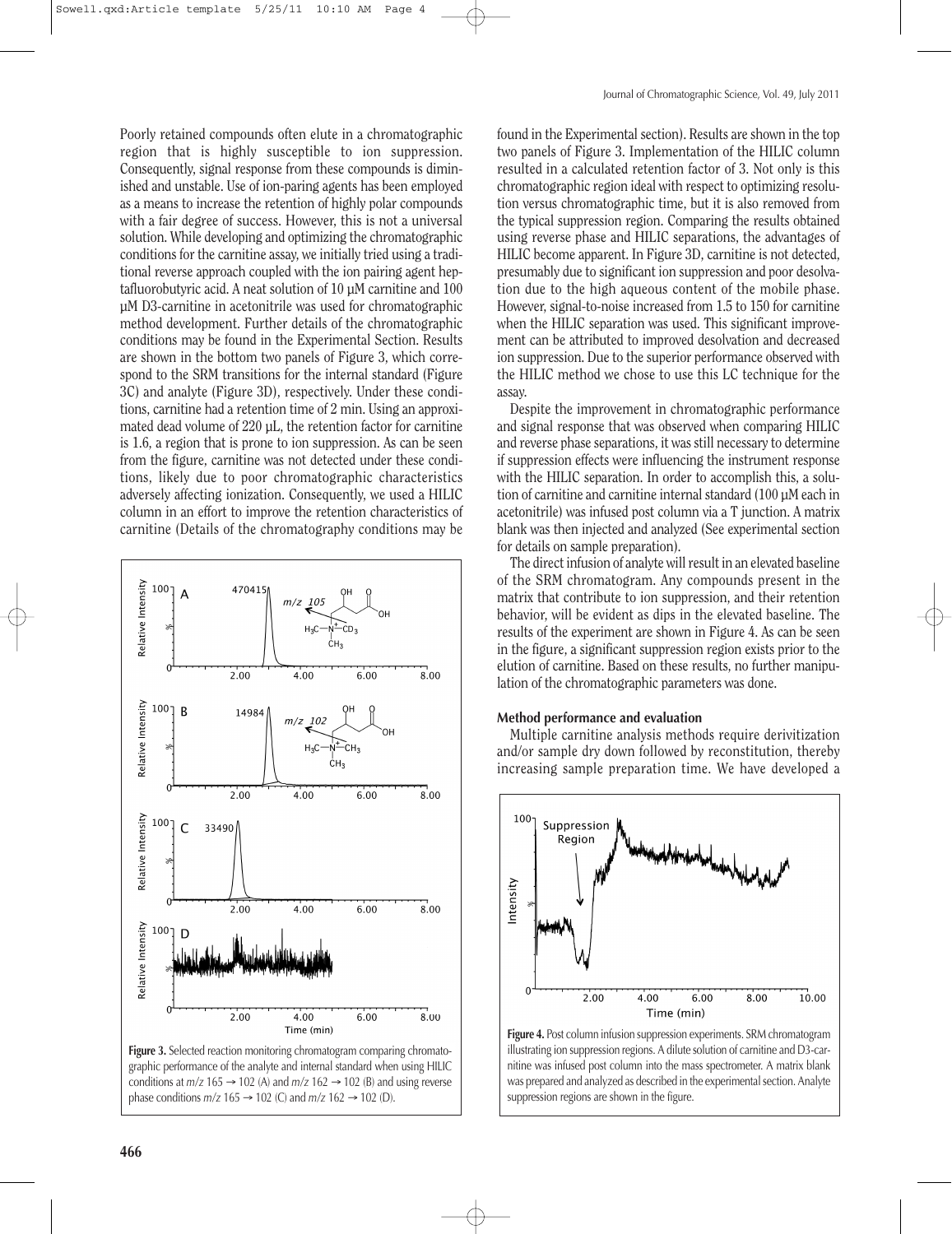simple protein precipitation technique that requires no derivitization or dry down steps. Using this sample preparation technique, and the chromatography conditions discussed previously, method performance was evaluated for the analysis of total and free carnitine. Standard calibrators were prepared at 1, 5, 10, 20, 50, 100, and 200 µM. The signal to noise ratio at the lower limit of quantification  $(1 \mu M)$  was approximately 100 (peak to peak). Two standard curves were prepared for each run and placed at the beginning and end of the run. Curve type and curve weighting were determined using a least squares deviation approach. Standard calibrators were deemed suitable if their percent deviation from fit was less than 15%, or 20% at the lower limit of quantification (LLOQ). Method performance was determined by evaluating QC precision and accuracy. QC samples were prepared at low, mid, and high concentrations of carnitine, with  $n = 6$  replicates at each concentration. Method suitability was evaluated using the criteria that QC deviation from fit and QC relative standard deviation must be equal to or less than 15%.

Three analytical runs were performed to assess intra and inter day method performance. Data for method performance (inter and intra run) are shown in Table I. As can be seen from the results in Table I, the method appears to be both precise and accurate. Additional parameters tested included long term matrix stability, room temperature matrix stability, and freeze thaw stability (3 freeze thaw cycles). Stability samples were prepared at two concentrations in the same manner as described in the experimental section, with the exception that long term

| Table I. The Intra- and Inter-Run Method Performance<br>Statistics* |                       |                                     |                              |          |  |
|---------------------------------------------------------------------|-----------------------|-------------------------------------|------------------------------|----------|--|
|                                                                     | Average<br>Conc. (µM) | <b>Standard</b><br><b>Deviation</b> | <b>Precision</b><br>$(\%CV)$ | Accuracy |  |
| Analytical run 1                                                    |                       |                                     |                              |          |  |
| $QC-5$                                                              | 4.9                   | 0.5                                 | 10.5                         | 2.7      |  |
| $QC-20$                                                             | 20.5                  | 1.5                                 | 7.4                          | $-2.5$   |  |
| QC-100                                                              | 103.3                 | 10.8                                | 10.5                         | $-3.3$   |  |
| Analytical run 2                                                    |                       |                                     |                              |          |  |
| $QC-5$                                                              | 5.3                   | 0.6                                 | 11.9                         | $-5.0$   |  |
| $QC-20$                                                             | 19.1                  | 2.3                                 | 12.0                         | 4.6      |  |
| $QC-100$                                                            | 96.5                  | 9.2                                 | 9.5                          | 3.5      |  |
| Analytical run 3                                                    |                       |                                     |                              |          |  |
| $QC-5$                                                              | 5.7                   | 0.4                                 | 7.2                          | $-13.3$  |  |
| $QC-20$                                                             | 20.8                  | 1.8                                 | 8.8                          | $-4.2$   |  |
| $QC-100$                                                            | 97.7                  | 11.9                                | 12.23                        | 2.3      |  |
| Interday results                                                    |                       |                                     |                              |          |  |
| $QC-5$                                                              | 5.3                   | 0.5                                 | 9.9                          | $-5.2$   |  |
| $QC-20$                                                             | 20.1                  | 1.9                                 | 9.4                          | $-0.7$   |  |
| $QC-100$                                                            | 99.2                  | 10.6                                | 10.7                         | 0.8      |  |

Six replicates were used for each QC level (5, 20, and 100 µM). Shown for each QC level is the average concentration, standard deviation, precision (expressed as percent coefficient of variation), and percent accuracy (expressed as percent deviation from fit).

stability samples were stored at –20°C for 90 days, short term stability samples were stored at room temperature for 24 hours, and freeze thaw stability samples were subjected to 3 freeze thaw samples. The stability samples were run with freshly prepared SC and QCs. Carnitine was observed to be stable under all conditions tested (data not shown). Matrix and reagent blanks were analyzed and analyte response was observed to be less than 20% of the analyte response at the LLOQ for all runs (data not shown). Finally, carryover was investigated by injecting a reagent blank after injection of a sample at the upper limit of quantification. Carryover impact was evaluated by comparing analyte signal in this sample to the analyte response in the LLOQ samples. Significant carryover was not observed for the assay.

#### **Serum sample analysis**

Ideally, when developing LC–MS assays, calibrators and standards should be made up in the same matrix as the analyte. Endogenous compounds can be problematic in that it is sometimes impossible to obtain analyte-free plasma. A potential solution to this dilemma is to use a standard addition approach, where carnitine would be spiked into plasma and the endogenous concentration of carnitine would be calculated and accounted for. However, we did not want to use this approach, as it might be possible for acetylated carnitine to undergo hydrolysis, thereby changing the carnitine concentration in the standard calibrator or quality control sample. Consequently, we used a surrogate plasma solution designed to approximate possible matrix effects. In order to determine if the developed method was suitable for plasma analysis, plasma samples of known total and free carnitine were analyzed. The results are shown in Table II. As can be seen from the table, good agreement exists between the known values of the standards and the values that were determined using the HILIC–MS–MS method, suggesting that the method is indeed suitable for analysis of total and free carnitine in plasma. It should be noted that total carnitine is the sum of free carnitine and carnitine which exists as acylcarnitine.

| Table II. A Comparison of Serum Results Obtained with<br><b>HILIC-MS-MS Method with Known Standards</b> |                                 |                                       |                              |  |  |
|---------------------------------------------------------------------------------------------------------|---------------------------------|---------------------------------------|------------------------------|--|--|
| Sample ID                                                                                               | HILIC-MS-MS<br>Serum Conc. (µM) | <b>Known Serum</b><br>Conc. $(\mu M)$ | Percent<br><b>Difference</b> |  |  |
| Sample 1 Free                                                                                           | 31.2                            | 28.4                                  | $-9.4$                       |  |  |
| Sample 1 Total                                                                                          | 37.6                            | 30.9                                  | $-19.6$                      |  |  |
| Sample 2 Free                                                                                           | 35.5                            | 31.9                                  | $-10.7$                      |  |  |
| Sample 2 Total                                                                                          | 44.1                            | 43.3                                  | $-1.8$                       |  |  |
| Sample 3 Free                                                                                           | 50.1                            | 46.9                                  | $-6.6$                       |  |  |
| Sample 3 Total                                                                                          | 63.9                            | 62.4                                  | $-2.4$                       |  |  |
| Sample 4 Free                                                                                           | 42.4                            | 48.8                                  | 14.0                         |  |  |
| Sample 4 Total                                                                                          | 57.7                            | 57.6                                  | $-0.2$                       |  |  |
| Sample 5 Free                                                                                           | 28.4                            | 30.2                                  | 6.1                          |  |  |
| Sample 5 Total                                                                                          | 38.5                            | 35.5                                  | $-8.1$                       |  |  |